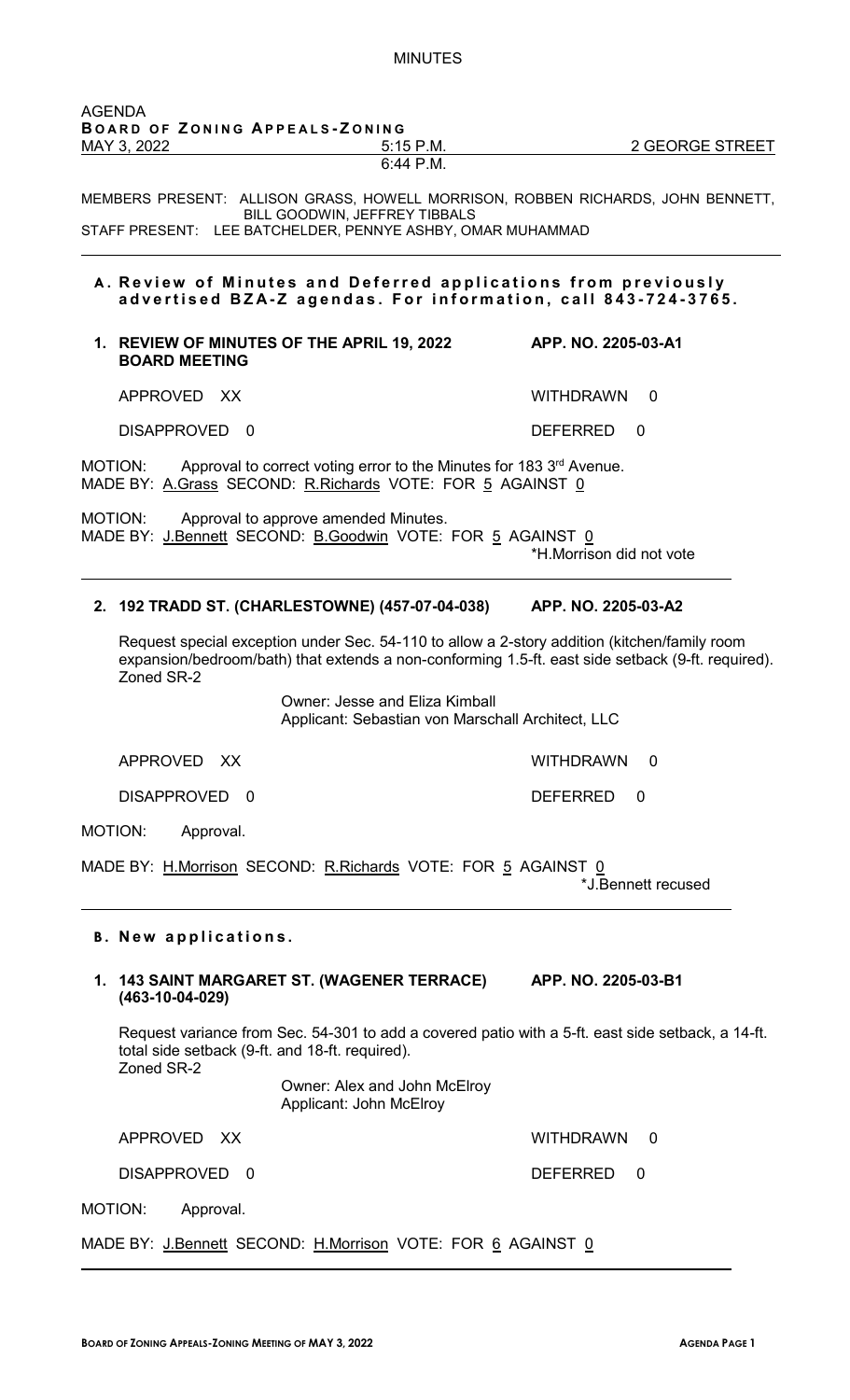# **2. 26 F ST. (WESTSIDE) (463-16-03-047) APP. NO. 2205-03-B2**

Request variance from Sec. 54-301 to allow construction of single-family residence with a 2-ft. north side setback, a 1-ft. rear setback (3-ft. 3-ft. required). Zoned DR-2F

Owner:/Applicant: Arnold and Sara Mack

DISAPPROVED 0 DEFERRED 0

MOTION: Approval.

 $\overline{a}$ 

 $\overline{\phantom{a}}$ 

 $\overline{a}$ 

MADE BY: B.Goodwin SECOND: A.Grass VOTE: FOR 6 AGAINST 0

# **3. 8 CLEVELAND ST. (NORTH CENTRAL) APP. NO. 2205-03-B3 (463-15-04-085)**

Request variance from Sec. 54-301 to allow construction of a single-family residence with a 1-ft. east side setback, a 3.5-ft. west side setback, a 4.5-ft. total side setback (3-ft., 9-ft. 15-ft. required). Zoned GB

> Owner: Charleston Development Company, LLC Applicant: Julie O'Connor- American Vernacular

APPROVED 0 WITHDRAWN 0

DISAPPROVED 0 DEFERRED XX

MOTION: Deferral to restudy the design of the building in the rear.

MADE BY: B.Goodwin SECOND: A.Grass VOTE: FOR 6 AGAINST 0

#### **4. 31 DARLINGTON AVE. (WAGNER TERRACE) APP. NO. 2205-03-B4 (463-11-03-004)**

Request special exception under Sec. 54-110 to allow a vertical extension (2<sup>nd</sup> story master bedroom/bath/closet/laundry room) to a non-conforming building footprint having a 6.7-ft. north side setback (9-ft. required). Zoned SR-2

Owner:/Applicant: Kenneth Warren Miller, III

APPROVED XX WITHDRAWN 0

DISAPPROVED 0 DEFERRED 0

MOTION: Approval.

**(349-11-00-047)** 

MADE BY: H.Morrison SECOND: J.Bennett VOTE: FOR 6 AGAINST 0

Request variance from Sec. 54-301 to allow an 8-ft. fence to the rear and side property lines (6 ft. height limitation)

Zoned SR-1

Owner:/Applicant: Edward Bleakley

**5. 8 CAVALIER AVE. (PARKWOOD/FARMFIELD) APP. NO. 2205-03-B5**

APPROVED XX WITHDRAWN 0

DISAPPROVED 0 DEFERRED 0

APPROVED XX WITHDRAWN 0